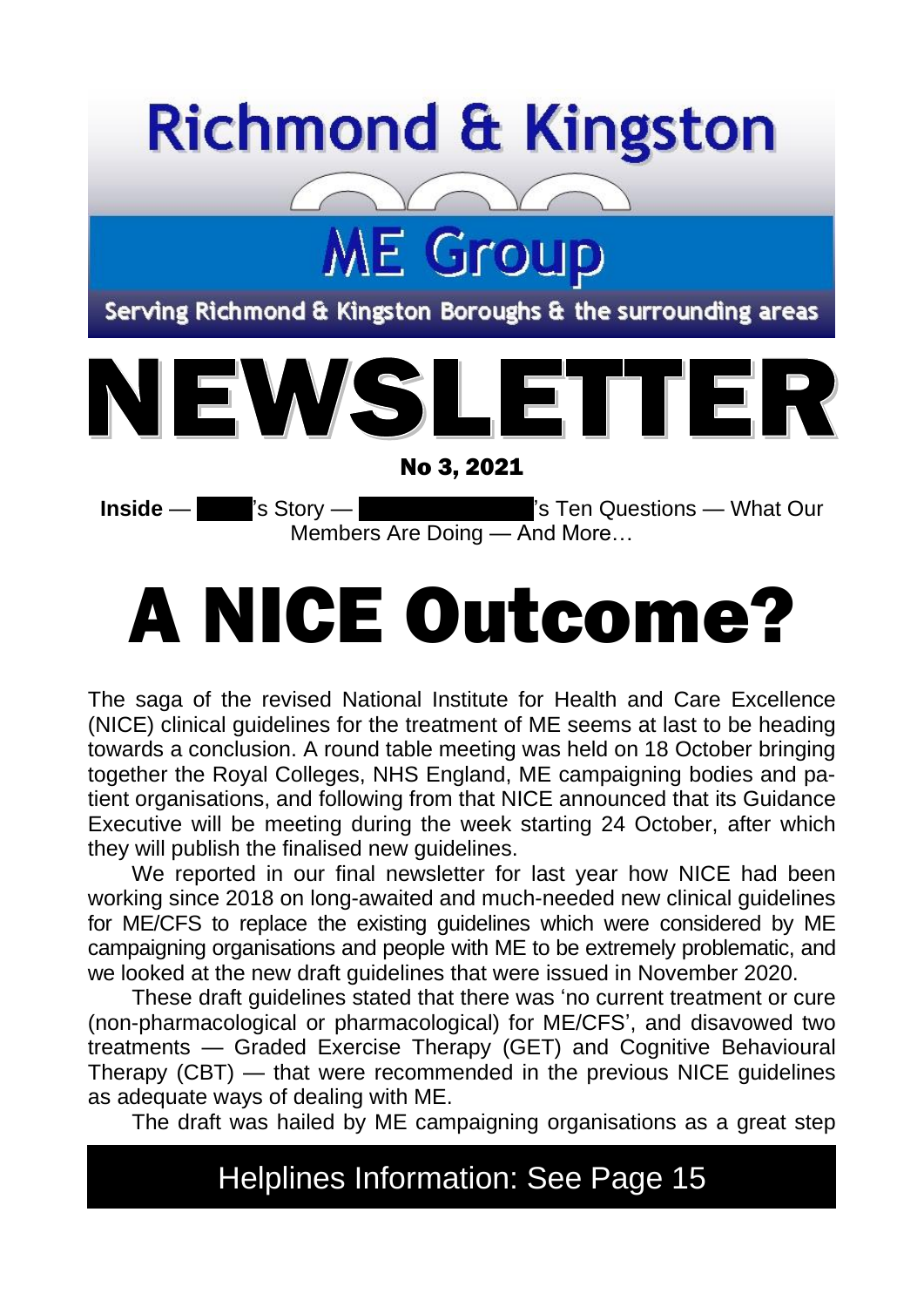forward. Commentators emphasised that it aimed a blow at the psychosocial school, whose adherents believe that ME is essentially a psychological condition — hence our dubbing them the 'all in your head' brigade — and threatened to put into jeopardy both their jealously-held position as the main authority in Britain in respect of the treatment of ME and their concomitant recommendation of GET and CBT as all-purpose cures for ME.

NICE had prepared the final draft of its guidelines in August. These revised guidelines were mainly a refinement of the original text. As with the initial draft guidelines, they gave the distinct impression that they had been researched and written by people who not only have some knowledge of ME, but had taken the bother to listen to what people with ME have been saying about their illness and how it affects them.

The revised draft emphasised that ME 'is a complex, chronic medical condition affecting multiple body systems' and that 'its pathophysiology is still being investigated'. It also noted that it 'affects everyone differently and its impact varies widely', and it 'is a fluctuating condition in which a person's symptoms can change unpredictably in nature and severity'. The chief telltale symptoms of ME were outlined as debilitating fatigue that is worsened by activity, post-exertional malaise, unrefreshing sleep and cognitive difficulties (brain fog). It added that health professionals should 'be aware that ME/CFS symptoms can be managed but there is currently no cure (nonpharmaceutical or pharmacological) for ME/CFS'.

When it comes to treatment, the revised draft stated that 'the committee considered it was important to highlight that CBT is not a cure for ME/CFS and should not be offered as such', although it 'may be useful in supporting people who live with ME/CFS to manage their symptoms and reduce the distress associated with having a chronic illness' and 'should therefore only be offered in this context'.

As for physical exercise, the revised draft was quite categorical:

Physical activity has a health benefit for most people and many conditions, but in people with ME/CFS, physical activity may make their symptoms worsen… The committee concluded any programme using fixed incremental increases in physical activity or exercise (for example, graded exercise therapy), or physical activity or exercise programmes that are based on deconditioning and exercise intolerance theories, should not be offered to people with ME/CFS. The committee also wanted to reinforce that there is no therapy based on physical activity or exercise that is effective as a cure for ME/CFS.

The revised draft was completed and signed off by NICE's guidance executive, and was distributed to NICE representatives and qualifying stakeholders on 4 August. NICE was due to publish its new guidelines on 18 August 2021,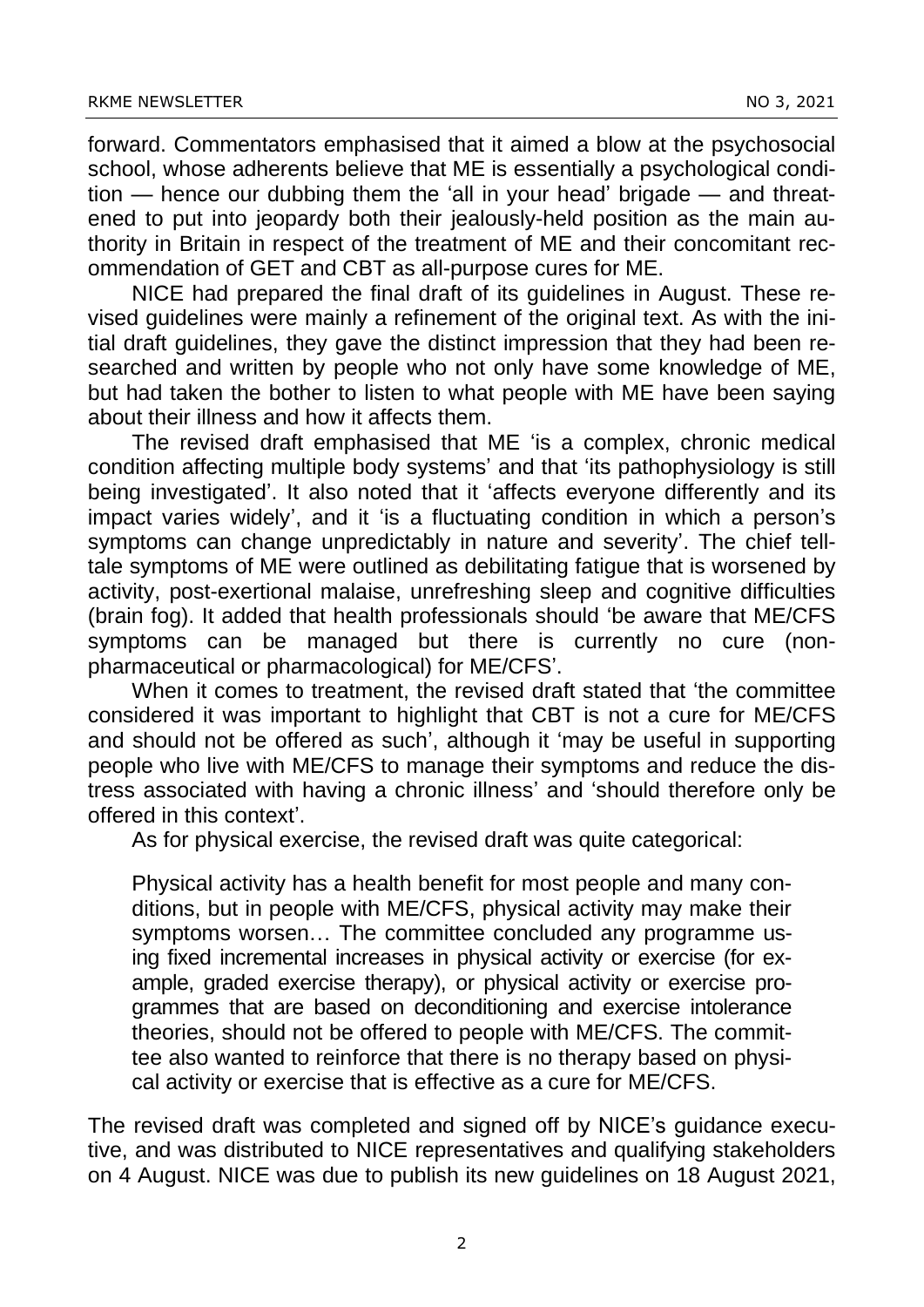but with less than 24 hours to go, it decided to refrain from publishing them, declared a 'pause' in the proceedings, and instead proposed to hold a round table discussion on 18 October. NICE's explanatory statement raised more questions than it answered, not least when it stated that the 'publication of the guideline was paused when issues were raised by some professional groups during the prepublication period'. The barrister Valerie Eliot Smith considered that NICE had broken its own procedural guidelines, stating that, 'according to NICE's own manual, when publication took place on 4 August, the process had been completed'. She wrote that 'no further changes could be made from this point onwards, save for minor corrections', and that NICE 'gave no credible explanation or detail of any exceptional circumstances justifying its extraordinary action'.

Many people with ME had the feeling that these 'professional groups' were our old foes of the psychosocial school; after all, the ME campaigning organisations were calling for the revised guidelines to be ratified, released and put into practice. The 'all in your head' brigade were an obvious suspect, and many people wondered if they had nobbled NICE. There are sufficient changes in the draft to whip them into a frenzy, as its recommendations reject what they have long been recommending and upon which treatment for ME in Britain has long been based. They had already shown their disapproval of the original draft guidelines, especially in respect of their sharp criticism of GET and CBT.

So at the time of writing, we are waiting for NICE to release the new guidelines, and then their recommendations, as NICE's Chief Executive Professor Gillian Leng, wrote, 'can be effectively implemented across the system'. Dr Charles Shepherd of the ME Association felt that her statement was 'very welcome', and added that 'the ME patient community can now look forward to publication and implementation of the new NICE guideline on ME/CFS and all the recommendations it contains'.

The draft guidelines offer a vastly improved vista for people with ME, as they reject the practice of GET, which is quite unsuitable and indeed dangerous for our condition, recommend CBT only as a coping mechanism, and also call for genuine medical research into the illness. And so we are hopefully nearing the day when — at last — people with ME will be able to obtain on the NHS treatment for their illness that will enable them better to cope with their day-to-day situation and will not put them in danger of experiencing further health problems as a result of their undergoing unsuitable practices. **Paul Flewers**

#### Trampers: Off-Road Mobility

Although mobility scooters greatly help our freedom of movement, they do have their limitations. Their use is largely restricted to roads and solid paths, and even then they can have problems when surfaces are rough or uneven.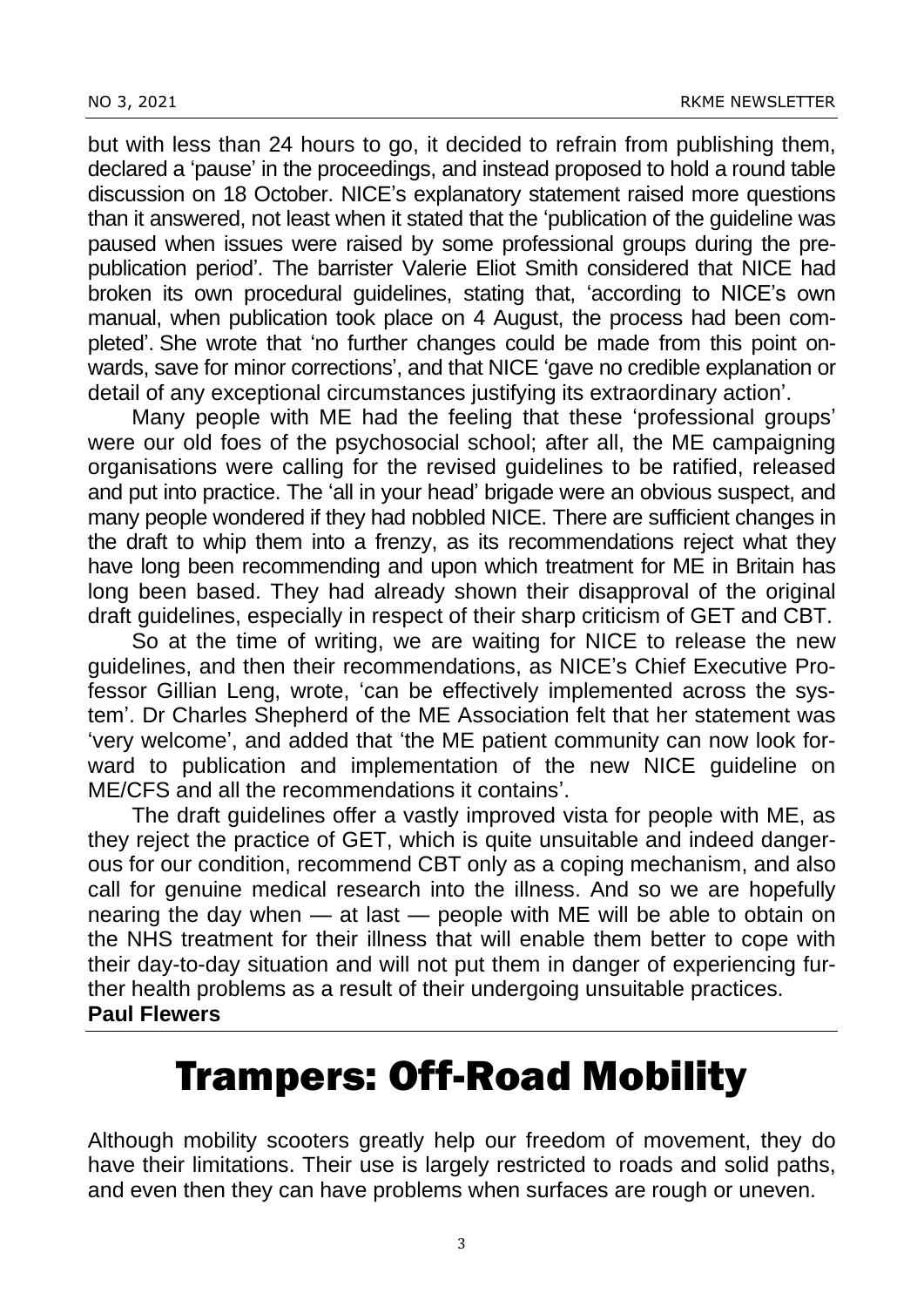Trampers are all-terrain mobility scooters that are able to overcome these limitations. They will take you where you want to go — and, as they are electric, with no emissions! There are four- and three-wheeled versions, capable of taking their riders over hill and dale, or just to the shops. They give their riders their independence again, and enable them once more to accompany their friends and family on trips to the countryside.

If you would like to try one, there are over 100 available for hire on sites all around the country, including some of the National Trust's premises, where you could hire one. You can join the charity Countryside Mobility South-West (https://countrysidemobility.org) by completing a one-page membership form. It costs £2.50 for a two-weeks taster, or £10 for a whole year. As the name suggests, it operates only in the South-West of England.

had the opportunity to take his daughter to the Eden Project in Cornwall in July. At first, he thought he wouldn't be able to do much in that big complex as his walking was very limited. However, he decided to have a taster with a Tramper and signed up with Countryside Mobility for a couple of weeks. He went nearly everywhere in the Project with his daughter walking alongside (he couldn't put the Tramper on the treetop walk, alas, as it was too high and narrow!) and found the scooter comfy and powerful.

# Don't Be Afraid to Rest

I used to see rest as a punishment or chore — a symbol of my failing by overdoing it. The more I needed to rest, the more frustrated and disappointed I became with myself. This past year I've learnt just how necessary rest is. It's a chance for my body to work less on surviving and more on healing.

The hardest part of rest for me was unlearning the belief that I had to earn it, sometimes I still catch myself doing this. Part of me wishes I could go back in time and tell myself to prioritise rest; that it isn't something that has to be earned or deserved. Rest is productive and necessary for your body and mind — for healing.

Looking back now, I can see that a lot of my health deterioration is due to that lack of simple knowledge, that resting doesn't equate to laziness, that resting is doing. Most people don't view a day or week of rest as an achievement but, trust me, it is. It's not easy not being able to do most things and it's really not easy having to sacrifice and choose rest over the hustle of doing what you still can whilst you can.

So to those reading this who feel like they have to earn rest, trust me, you don't. Rest is necessary, productive and livelihood saving. Rest allows us to have a quality of life, to keep living in whatever way we can and there's nothing insignificant or lazy about that.

There's as much, if not more strength in stopping as there is in pushing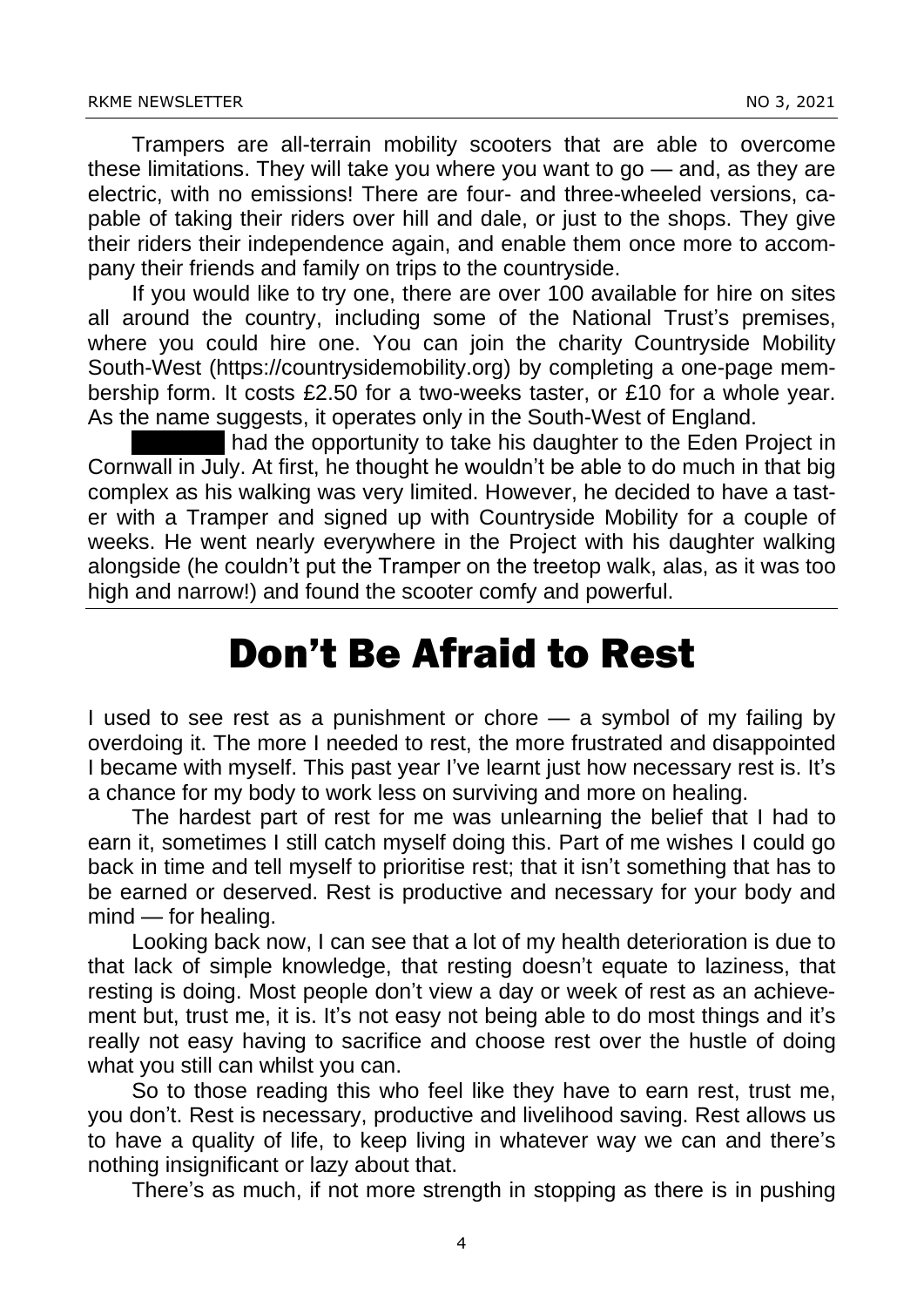through. Energy management isn't easy and it isn't something that just happens. It takes time and courage to stop. To stop hustling for dreams, for your future. To stop meeting deadlines and ableist goals. Stopping is a skill of strength, courage and determination.

Stopping means believing in maintaining your health and your symptoms more than materialistic goals society expects of you. Stopping is observing life at your own speed whilst learning your limits. Stopping or slowing down doesn't mean giving up, and it certainly doesn't make you lazy or weak. It's a skill most people will never have to learn but with chronic illness it's so important for finding a baseline or maintaining symptoms.

So keep adapting to your symptoms and your life, not to what others expect of you. Resting is productive, energy management is a skill, but stopping is a strength. Please remember on days where hustling is all you can see and think about, that there is as much, if not more strength in stopping as there is in pushing through.

#### **Daisy Dunne**

# **Engles**'s Story

I has written a diary covering the experience that her daughter  $\blacksquare$ , aged 17½, has had with ME. If you would like to contact  $\blacksquare$  for more information, please ask any member of the Group Committee for her details.

The Committee does not endorse the therapies and supplements mentioned in this article. We understand that everybody is different and medications, supplements and treatments work in different ways for each person. Try and see what works for you.

#### \* \* \*

**Easter 2017**: It all started with glandular fever aged 13 at Easter time 2017. My daughter **Estimate and recovered and was always complaining of un**usual levels of tiredness for the two years after this.

**February 2019**: We went to Wales for half-term and walked up Cadair Idris, a stunning mountain with a crystal-clear lake at the top, and  $\Box$  cried all the way down from the pain in her legs and the exhaustion. This was the first time I knew something was really wrong. After that it was a slow decline.

**June 2019**: We noticed **Entity was worse after eating and exercising.** She spent the rest of the year deteriorating, bit by bit. More and more time off school, more pain in muscles and joints. Always tired, headaches, constipation, muscle spasms, brain fog. ME was diagnosed towards the end of this year. She was initially put on Naproxen for the joint pain and Omazoprole and Baclofen by our GP. These just masked the condition and didn't fix it. We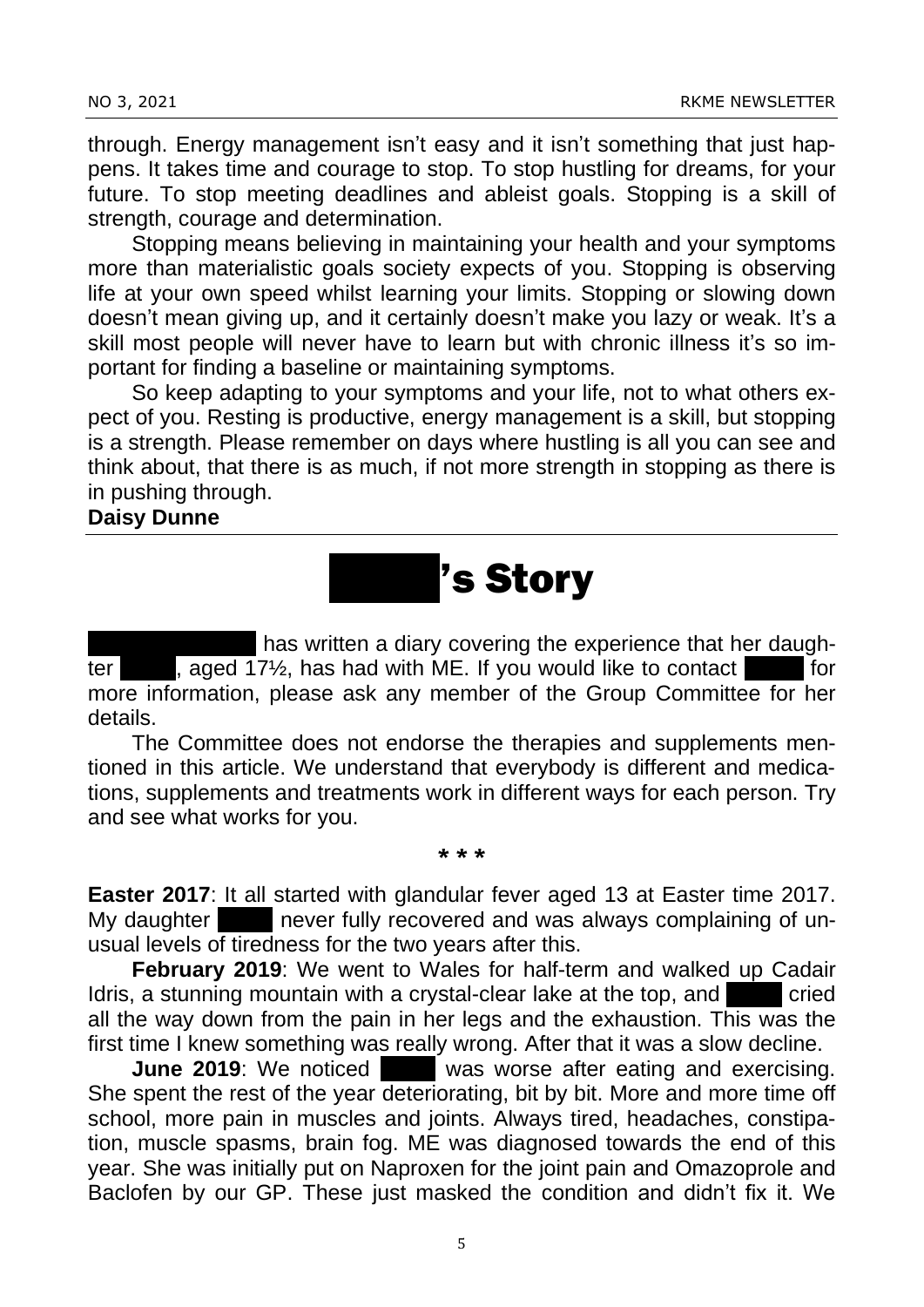were referred to the CFS Service at the NHS University College London Hospitals, but it was 'closed' and we waited until June 2020 to get a telephone appointment. There was no way I was just going to sit back and watch a young girl go through this. There had to be another way.

**22 February 2020:** We finally got an appointment with

, a Kinesiologist who came highly recommended by a friend who had multiple health issues, on 22 February 2020. Immediately was put on a candida diet, which meant no gluten, no diary, no sugar (including fruit), no yeast or fermented foods, no soy, but rich in protein and vegetables. With a plethora of supplements including Similase, Fungalite, Liposomal Zinc, Magnesium Citrate and Liposomal D3. For the first two weeks she was fine.

**12 March 2020:** Especame more ill than she had ever been, practically bed-bound. This lasted two and a half weeks, and then she had three days of slight improvement and went to school. Then she got bad again. She started to have strange symptoms, like feeling she had been pinched really hard in her cheek or leg. The left side of the body would get nerve pain running from the neck all down to her leg. Her headaches never stopped. The whole body was frozen (she said it felt like she had turned to stone) and muscle spasms continued. She was more tired and weaker than ever before. She couldn't control her temperature, either freezing or boiling, nothing in between. Muscle and joints were painful; I could hear them crunch as she walked upstairs. She couldn't bear too much light or noise. We were seeing again in two weeks and it couldn't come quickly enough. She prescribed Magnesium, Thiamine, Zinc and Glutagenics. was experiencing a 'health crisis'. On researching what that was, it sounded exactly right.

**May 2020:** Around then **Englesive came out of this dark period and started to** get better. She started dropping each symptom one by one.

**June 2020:** Especial had been symptom-free for six weeks. We had a telephone appointment with the CFS Service — finally! — with a lovely doctor called  $\blacksquare$ , but unfortunately, the service were unhelpful, as their insistence on pacing activities didn't work for my daughter.

**23 June 2020**: We saw Francesca again and started treating thyroid. She prescribed Vitamin AEK, P5P, Thiamine, Magnesium, Iron Phosphate, and **Estimate carried on with the previous supplements.** Thad a bad period and felt very unwell all week.

**July 2020**: By the time we got to the summer holidays at end of July, seemed fully recovered, able to do normal things without pain or headaches and sleeping better. We went to France and she swam and even played badminton! She went back to eating sugar and fruit, but still couldn't have gluten or dairy as this caused her stomach aches and constipation.

**September 2020:** Half-way through the month, **Esman regressed.** She had white spots on her tonsil, and our regular doctor prescribed penicillin.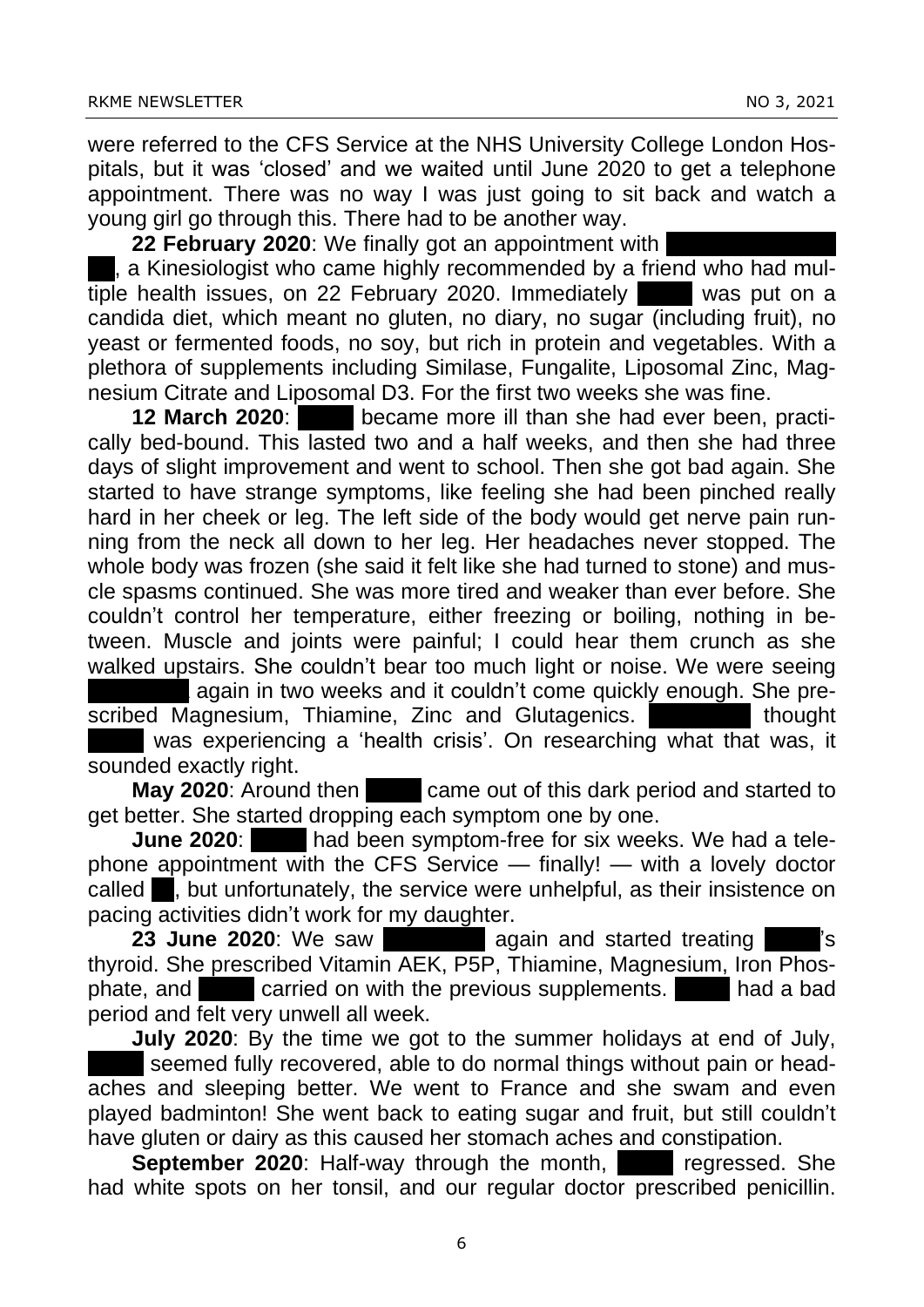This really messed her up. We saw Francesca and she said her gut was bad again, so she told us to start once more with the strict diet as before plus Silver, Zinc and Vitamin C. Additionally, N-Acetyl Cysteine, Bifidum, L Salivarius, B Subtilis, Fungalite Phase 3 and Mitochondrial Support.

**9 October 2020:** Estarted to pick up a bit and went back to college after a week off. Much improved, but sore muscles still present as well as brain fog.

**10 November 2020:** Was not doing well at all. Her hair had started falling out at the beginning of October and we realised that it was due to lack of vitamin B12, as she had also decided to become a vegetarian back in August; therefore we went back to eating meat to see if this could help. She got lots of headaches, muscle pain and tightness, mainly in the thighs, and her entire body weakened all of a sudden. She couldn't think straight and couldn't speak with ease. She got severe gut pain and her knee joints were sore and swollen. The only upside was that her insomnia hadn't returned. She got a new bed (brought by my Mum) and was far comfier at night.

**21 November 2020:** Was complaining of stabbing pains on her left side below the spleen. It happened every hour and lasted two minutes, and she woke up during the night with the same pain.

**12 December 2020:** Esaw Esman saw Francescale and her thyroid, small intestine and lungs were tested. She was also tested for allergies and medications, but showed nothing there. Frameworked on her emotions with some tapping. Now she was taking Vitamin D: if she were deficient, could this explain the spasms? Overall, not good at all. Symptoms were joint pain in knees, back aches and stomach pain. She had an issue with her chest feeling heavy and stuffed inside. Exhausted and had headaches in the front of her head. Temperature changed, mainly felt very cold *all* the time. College had finished for now, thank God. One good thing was that her spasms had improved since taking Vitamin D.

**18 January 2021:** Especial had been very ill for a whole week. Barely got off the sofa. Severe temperature issues, extremely cold *all* the time, no matter how many blankets and hot water bottles. Her feet were frozen. Major migraines, sore joints, lower back pain and stomach pain. Weakness on the left side. Complained of numb leg, exhausted and looked like a zombie. Black bags under her eyes and very pale. Saw Francesca the previous Saturday and was tested for heavy metals in the liver. More emotional work.

**29 January 2021:** We met Kate Kotlarska, the Acupuncturist, for the first time (I had been at my wits' end and had read some amazing results for others with ME). She did some laser work and moxa (a herb you burn) with a couple of needles. She was so gentle. **Example 1** felt bad straight after, seemed irritated and 'heavy' and exhausted. Spent the afternoon on the sofa, but by five o'clock felt a little better.

We started to see  $\blacksquare$  every week (for five weeks) and she gave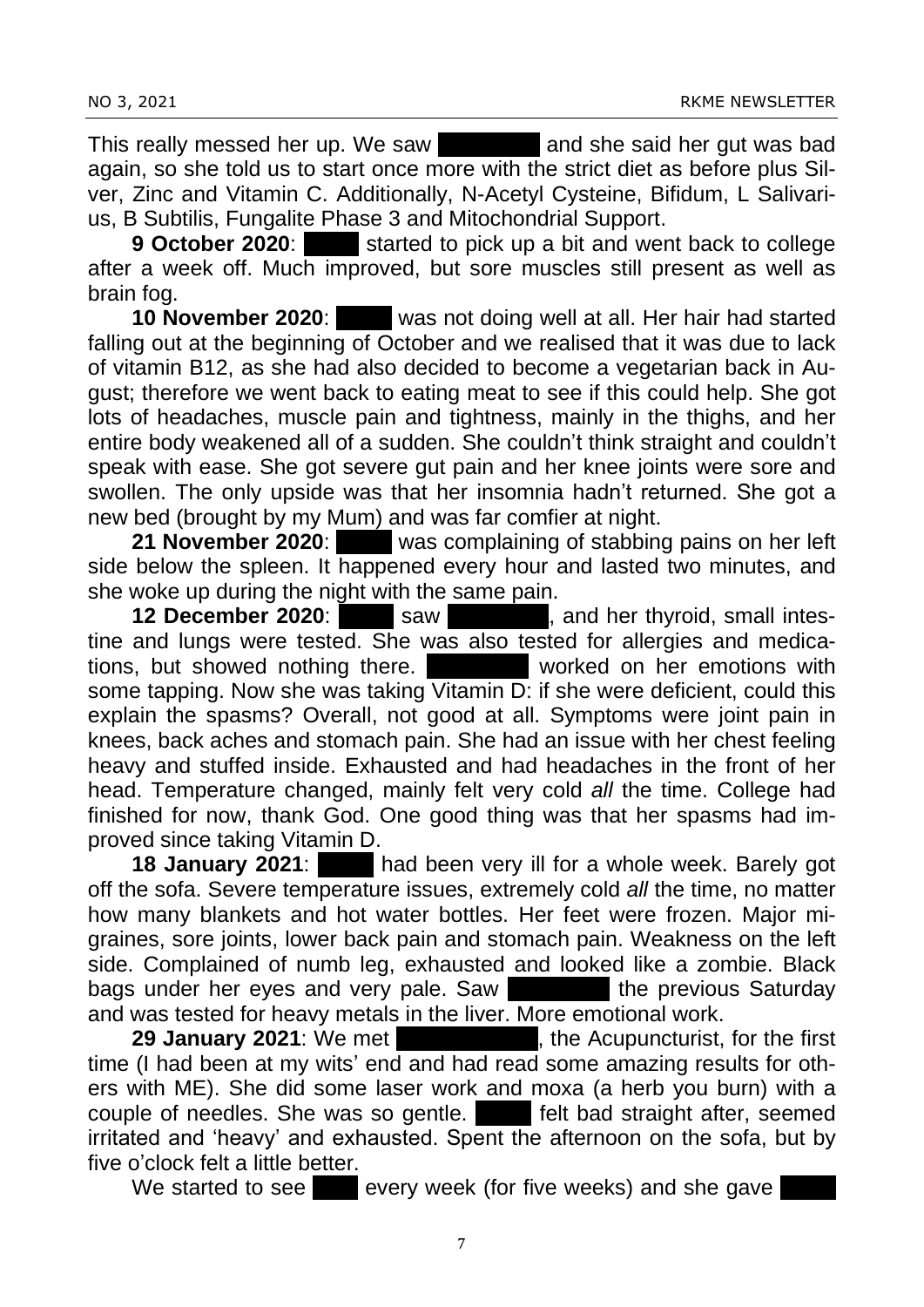her acupuncturist diagnosis — spleen deficiency, damp phlegm and liver stagnation (the remedy was movement). We needed to strengthen the spleen and stomach. Put on same sort of diet as previously with emphasis on warming foods like soup. No cold food like salad, and no gluten and no dairy. Giving moxa at home each day made **Especial felt heavy and lethargic afterwards.** Constantly tired no matter whether she had slept or not. It could be the start of another 'health crisis'.

**24 February 2021**: I realised that it was what it was, the health crisis continued. I had started to give **Esminimedial Medium** the Anthony Williams Medical Medium celery juice detox a week and a half before (by the way, I had been reading his books avidly for a good year and I was finally implementing his suggestions). He was the only source I had read that told that ME/CFS (and a multitude of other unexplained illnesses) *could* be cured by following his guidance. I became more convinced of this as the weeks progressed.

In the meantime, The was still exhausted with headaches and spots and rashes that came and went away. She hadn't been to college at all, either physically or on-line. The CFS Service prescribed pain relief to take at night to help her sleep. We never implemented this. More drugs were not good in my opinion, as they were merely masking symptoms and were bad for the gut. Was really good, but it was hard to tell if there was an effect yet. Hopefully something in few weeks.

**1 March 2021**: We saw for the fifth appointment. And shown improvement over the last week. Less strong headaches, less pain, and constipation had ended after two weeks of the first month on Medical Medium three-month diet. No eggs, no gluten, no diary, no soy, and celery juice first thing in the mornings. With celery working wonders on the gut, and alongside we were getting somewhere at last! My theory was that she was starting to detoxify. She had her whole body itching though (this turned out to be from the first dose of the Covid jab). I thought that supporting the body to fight for itself with the right foods was the key. Celery juice on an empty stomach first thing and then wait at least 20 minutes to eat. This stopped her constipation.

**6 March 2021:** had a bad day, and was very tired indeed. We saw , and **Edge** was tested for colon and small intestine. She found chemicals which probably the Covid jab gave her. I bought Q10 and probiotics to help her for her second jab. Also tested on that day for Epstein-Barr Virus (EBV), which she found deep in the tissues and therefore more emotional work was needed. She talked about despair and holding on to trauma.

**11 March 2021:** Estill felt bad. Saw **Ackground again and she worked on** her head and legs and did moxa too. On the following day I noticed that seemed to be better each time after seeing Kate. We decided to pull her out of college. Pointless to carry on as she would not pass by now. Too much stress anyway! She felt relieved!

**1 April 2021**: We were near the end of the second month of detox and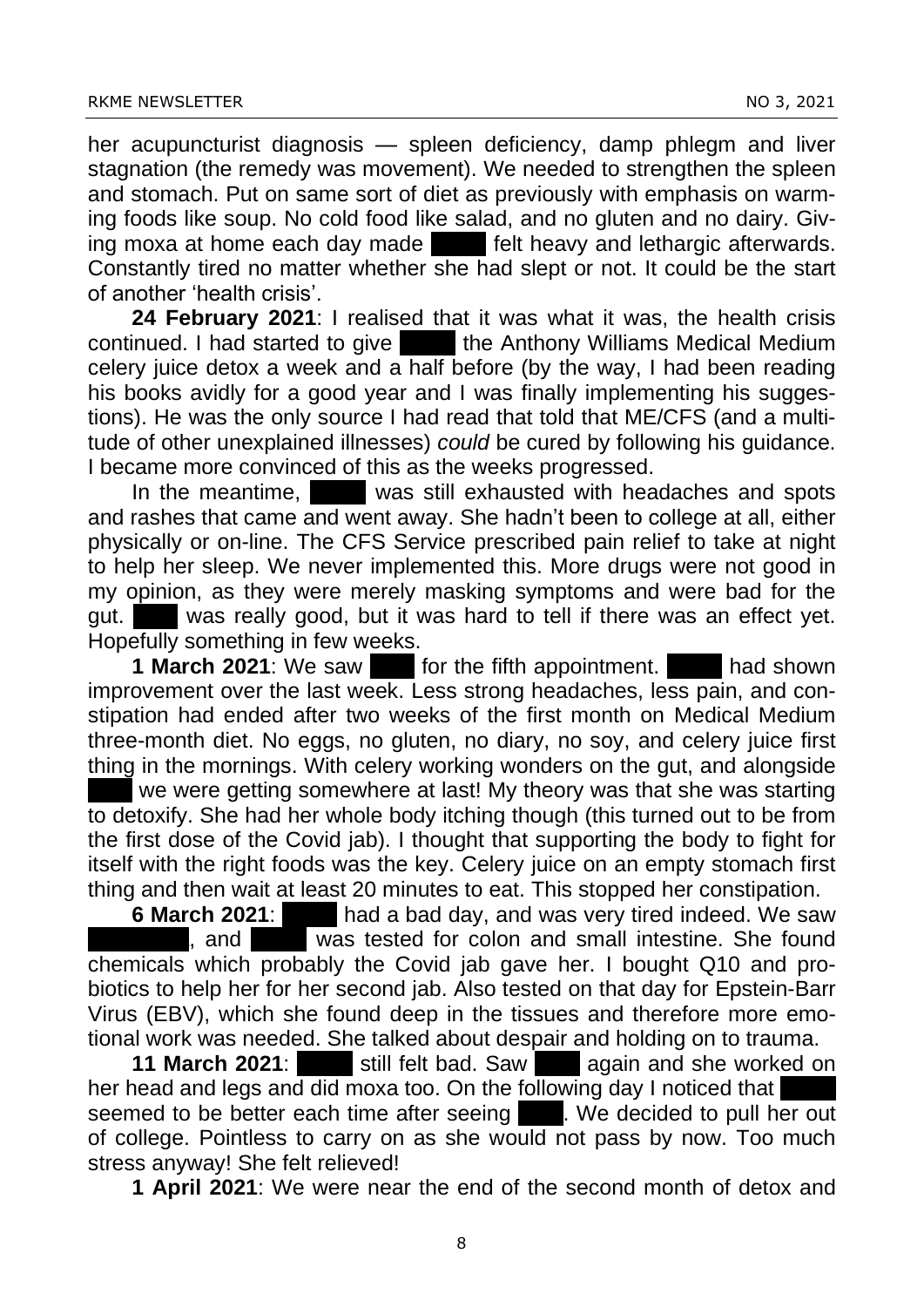though couldn't continue on celery after six weeks of it (it had started to make her feel sick), she carried on with lemon water and some ginger instead. The diet continued, no eggs or pork (feeds EBV), plus new supplements and acupuncture. There seemed to have been a shift. She also got a closure over the nasty bullying back in Year 7 and 8 through her friend. The stress of college had gone too and it all helped. She used to be on an 8/10 for pain every day, now it was 4/10. Sleep improved greatly plus I had been talking to the angels and I thought they were helping!

**13 April 2021:** Was still improving. Had one bad day last week, but overall had been very good. Slept ten hours a night and didn't complain of pain at all. The main things remaining were morning headaches, some upper back pain and fatigue, although fatigue didn't have her on the sofa all day anymore. We were going to the Lake District in four days and was hoping that she could cope with the walks.

**27 April 2021**: By now we had done two huge uphill walks and though it was a struggle, especial managed them. One bad day whilst away and the day after we went back home. She had seen one day ago and had a good session with her. She had to pop to the doctors for blood pressure check and she rode her bike there and back! She was tired but happy! No more daily headaches, no muscle or joint pain. She slept well, looked better and was able to be up and functioning every day. There was still some fatigue and occasional soreness but her skin had improved too. Worked next on her emotional side, trying to help her anxiety. She sunbathed and her skin looked better. I was cautiously optimistic. We had two more weeks of the threemonth detox, but were inclined to continue as it was working amazingly well.

**11 May 2021:** Was doing so well. She had finished the threemonth detox, but we were carrying on with it. We were seeing  $\blacksquare$  every two to three weeks and she had given **Bach's flowers remedy, made specif**ically to help her anxiety. After a week of taking them, she said that she had fewer negative thoughts and worries. It had been a full month with no pain, no headaches, no insomnia, no constipation, no joint pain or cracking, no spasms and even her skin had improved. She had the second Covid jab and felt really unwell for 36 hours. The only thing left was some tiredness, which was a 3/10 instead of a 10 three months ago. I thought then that we might have just cracked this thing. Huge thank you to the angels too!

**1 June 2021**: said that she wanted to earn some money and keep herself busy. I used the street WhatsApp to ask if anyone had any babysitting, gardening or anything for her and they came up trumps! She now had a job two days a week doing social media for a PR/marketing company owned by at the end of the road. She looked after Survey's guinea pigs and 's garden. She had energy and was feeling really good. We were still carrying on with the Medical Medium diet generally, but very occasionally she would have a normal piece of bread or some regular cheese and there was

9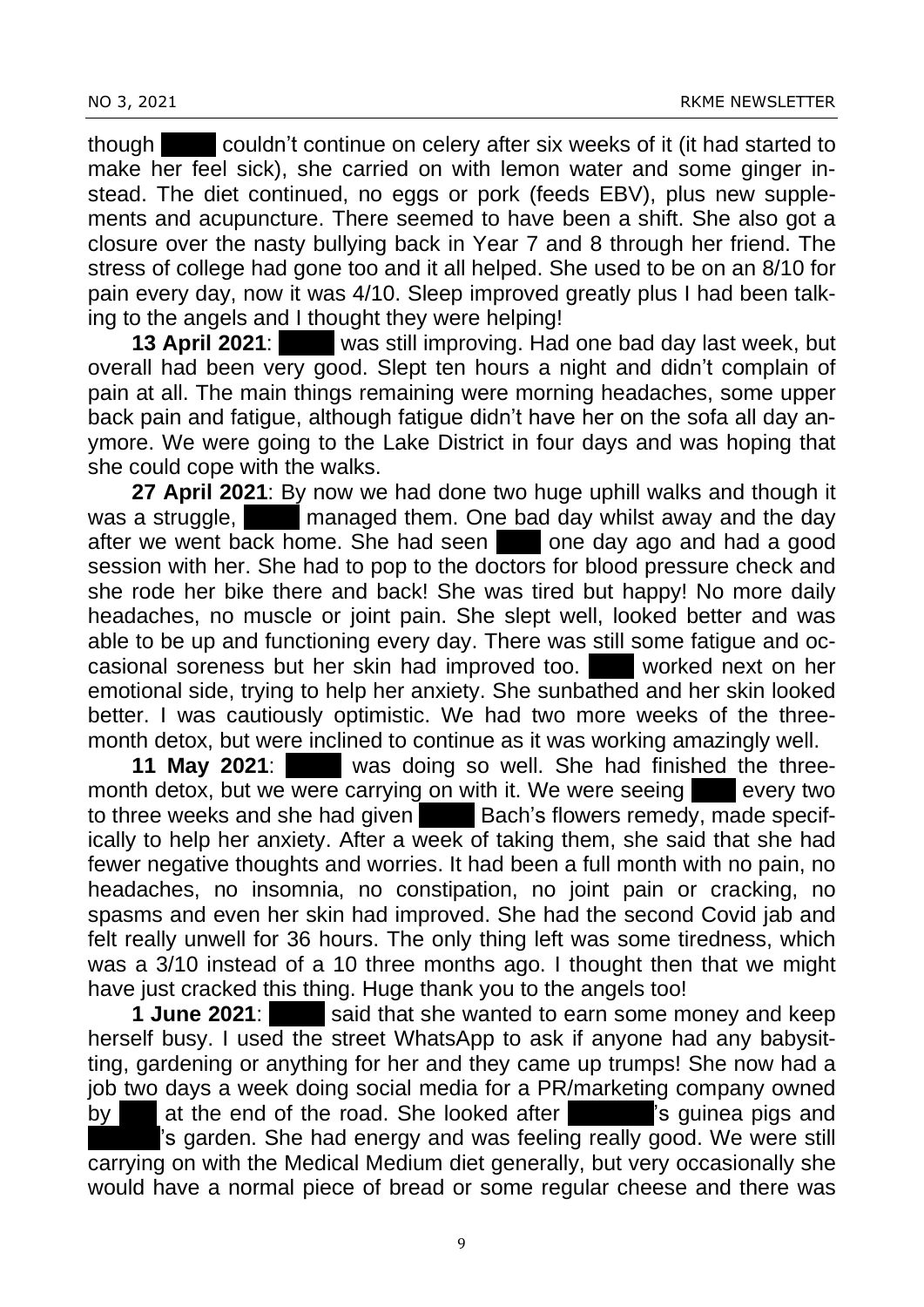no ill effect. Had seen I last week who had worked on Figs itchy eyes, which I actually thought was just hay fever. She was motivated and energised and therefore we now know what fixes her. As we relaxed the diet and saw  $\mathsf{less}$  of  $\blacksquare$  and  $\blacksquare$  if anything happened, we knew what to do.

**1 September 2021**: We had just come back from holidays and had a wonderful time. **Estimate felt great, so much that she tried eating both gluten and** dairy and had no reaction. She swam every day, went on walks, had no symptoms at all! She has enrolled in college to study Animal Management at Capel Manor College and is excited to be starting a new phase of life, free from pain, insomnia and lack of energy. She still works for **Zook and has more babysitting and** gardening jobs lined up. She is saving her money and wants to buy a laptop. Last but not least we are going skiing for her eighteenth birthday next year!

In conclusion, it seems that with a lot of perseverance and research, we have reached our full wellness goal! I have to say thank you to the wonderful and **France and Support we would have never got**. here.

And to anyone who is suffering with this hideous illness (and others), there is hope! Hippocrates said 'All disease begins in the gut', and I have to say I now fully believe that you can heal completely through it too, with the right foods and right support, you can be well again.

Good Luck and all the best.

#### Ten Questions

This time answered by

- 1) **How long have you had ME?** I have been ill since 1996, so about 25 years, but it had been creeping up on me for very many years. I thought it was old age!
- 2) **What was the trigger that started it off?** The pandemic of around 1958. I was told I had had pneumonia and pleurisy, but the late Dr told me it was more likely to have been a virus and what used to be known as Bornholms syndrome, also known as pleurisy.
- 3) **What is the worst thing about having ME?** Thinking I can do something and then not being able to finish, or only get a bit through it.
- 4) **Has anything good come of it?** No.
- 5) **What treatment (prescribed or alternative) has helped the most?** Accepting what is… is.
- 6) **And which was the most useless or did the most harm (to you or your pocket)?** Exercises at Charing Cross Hospital. I only went once and virtually collapsed when I arrived. The doctor refused to agree that just getting there was all I could do.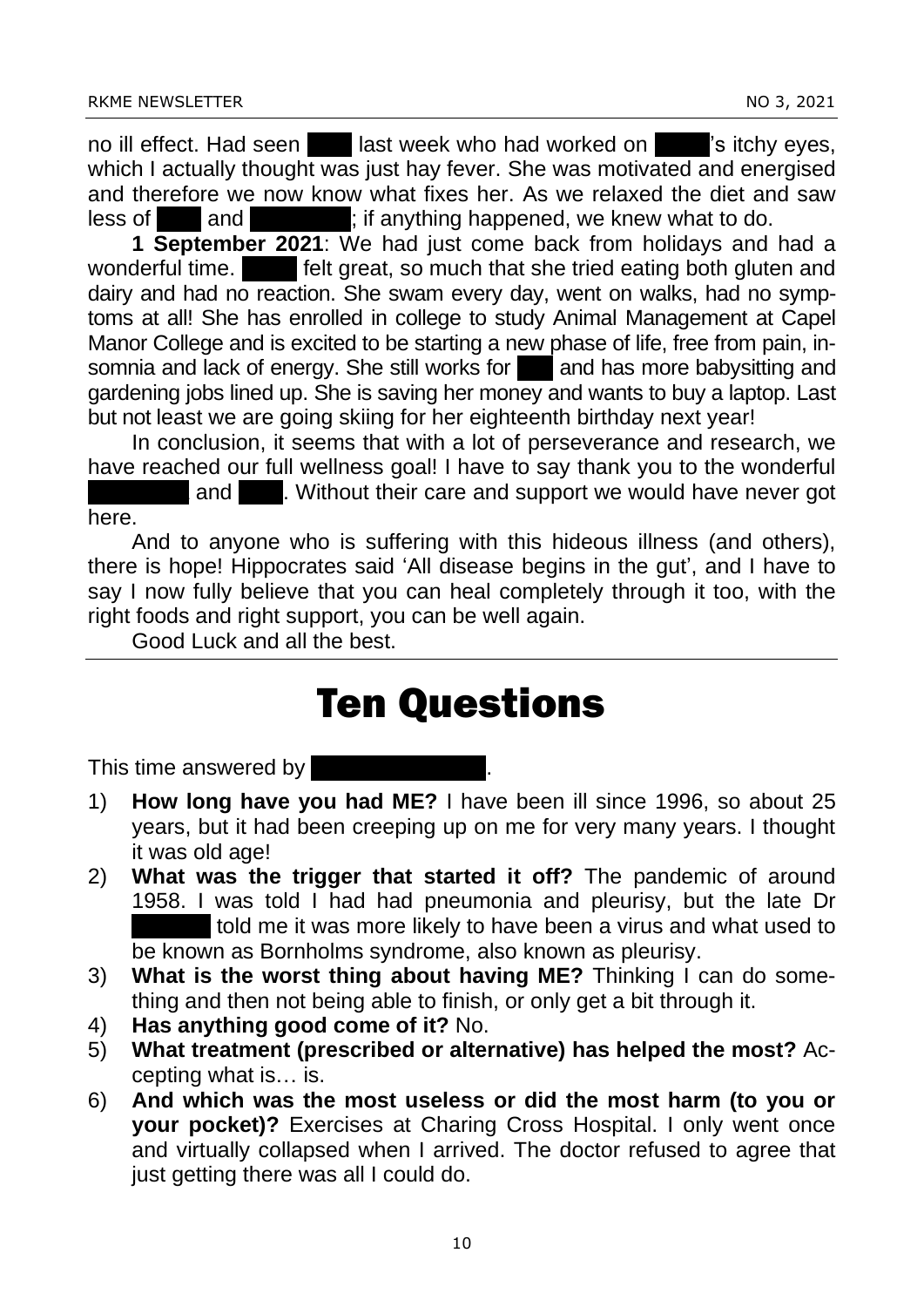- 7) **What do you like doing on a good day?** Pottering around. Busy doing nothing sort of day. Audio books. A film.
- 8) **Do you have any tips for getting through a bad day?** For me it is important that I eat four meals a day. A piece of fruit, a slice of toast, a Kit Kat; anything but never miss a meal. I lose weight easily.
- 9) **What is the worst thing anyone has said to you?** 'You're drunk', when I have a balance problem. I don't drink as it gives me migraines.
- 10) **And the best?** 'I'm trying to understand.'

Extra questions

- 11) **Where would you like to be now?** In a Winnebago trundling around the United States to see where some of my ancestors lived when the USA was a colony.
- 12) **Tell us a joke/mantra/quote.**

A man in a very red coat Tripped up and fell into a moat. He said I'm feeling better When I'm feeling wetter And spent the rest of his life in a boat.

Made up by me over 50 years ago.

# The Me I Used To Be…

The me I used to be. Energetic, sporty and full of beans. Now anxious waiting for a seat upon which to lean.

The me I used to be. Proud to work and earn my keep. Now rolling down a cliff edge regardless of how deep.

The me I used to be. Spontaneous, eager for the adventure trips to begin. Now inactive, flabby the opposite of what we might call thin.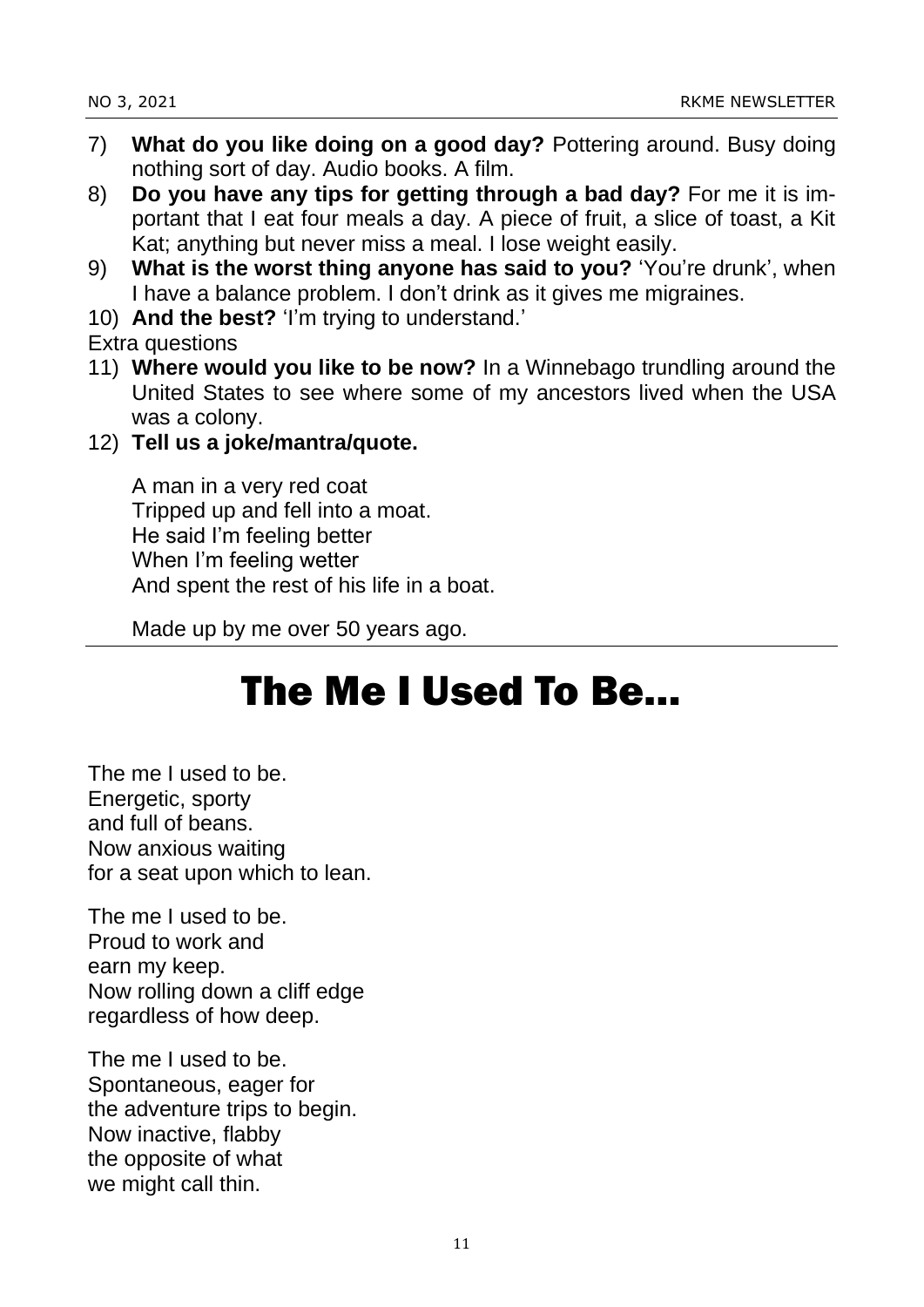The me I used to be. Reliable and never needing my plans to fold. For after all I'm strong it's only a little cold. Now confined to bed rolling around in unimaginable pain. The equivalent to a horse flailing on its back due to being lame.

The me I used to be. Confident, assertive and sometimes up for a fight. Encouraging the guys to look me in the eye, wondering at my unspoken delight. Now lost and feeling like an empty shell. Vulnerable and missing those vital cells to function and perform these vital tasks. Now struggling to shower what a goddam farce.

Through all of this mayhem it does take its toll But I wish I knew who I've become, just please god not this lost soul

#### Contingency Fund

Please remember that you can apply for help from the Group Contingency Fund not only to pay for taxis or other travel expenses to see your GP/Consultant, but also to pay for their medical report and your medical information in the NHS system in order to support your benefits application. We have received lots of feedback about the difficulties of applying for PIP and other benefits; therefore, we consider that it is essential that you obtain an updated report from your GP, which usually costs between £25 and £50. Remember that this fund can also be used for such things as attending Group meet-ups and benefit assessments, or in a family emergency.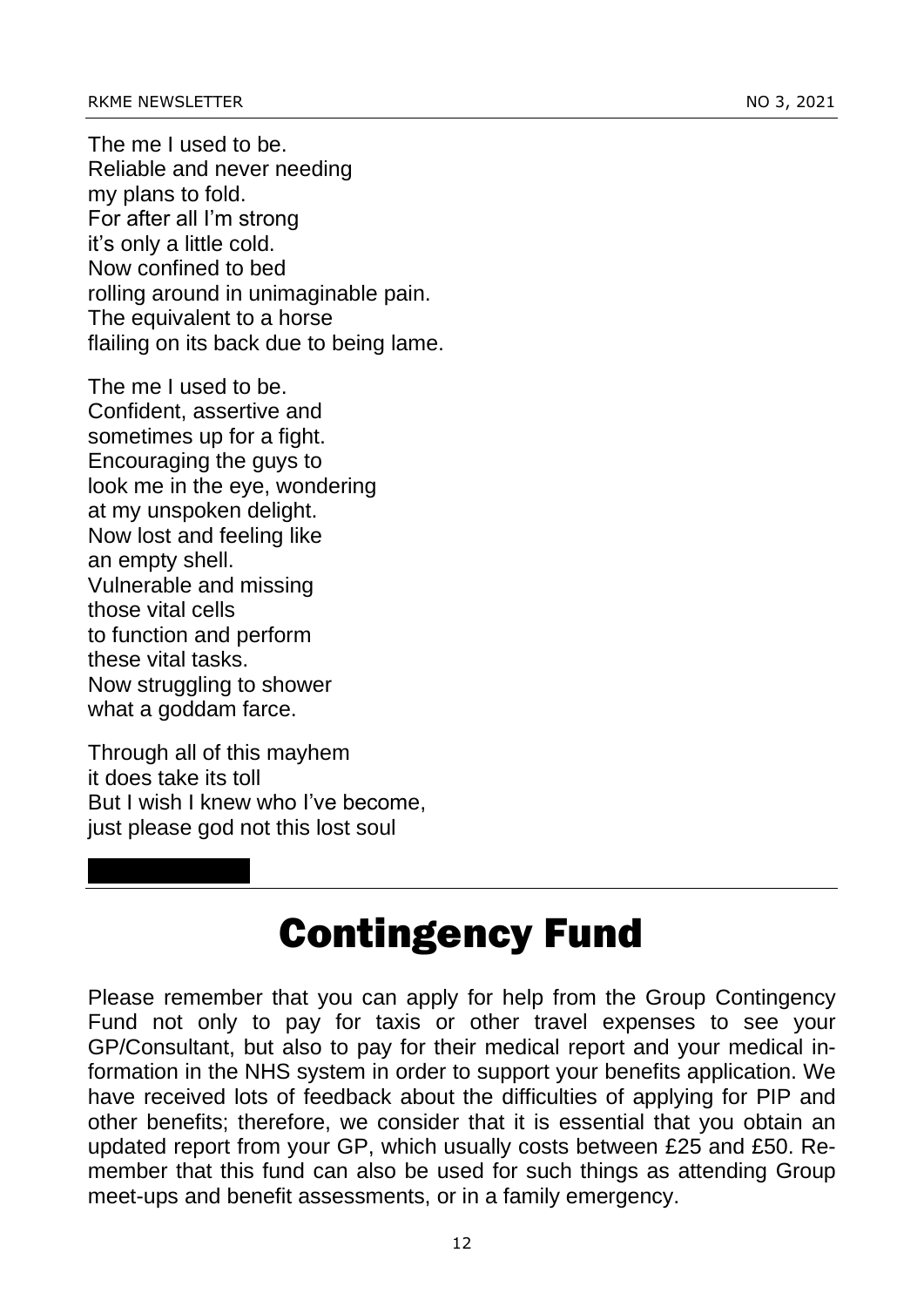If you wish to apply for a payment from the fund, please contact any member of the Committee. The maximum you can claim is £50 per year and you will need to submit the receipts with the application form. If your circumstances are such that you need the money in advance because you're running low on funds or are needing more than £50, or if you aren't able to provide a receipt with your application, please contact our Treasurer to discuss your situation before you apply.

# What Our Members Are Doing

Done anything exciting, inspiring, interesting? Although ME does its best to make our lives miserable, and the Corona Virus adds yet more botheration, this does not prevent us from trying to make our lives as fulfilling as we can. So do let us know what you're up to.

I has completed a book of poetry and paintings, and copies should be available soon. A has produced quite a few more of her delightful paintings. You can contact her at



Paul Flewers has had a couple of letters published, one on the radical tradition within the Anglo-Catholic wing of the Church of England, in the *London Review of Books*, 9 September, and another on the green economy and capital accumulation in the *Weekly Worker*, 2 September. Paul also has some copies of the book he edited, *1933: Warnings From History*, on sale for £10, a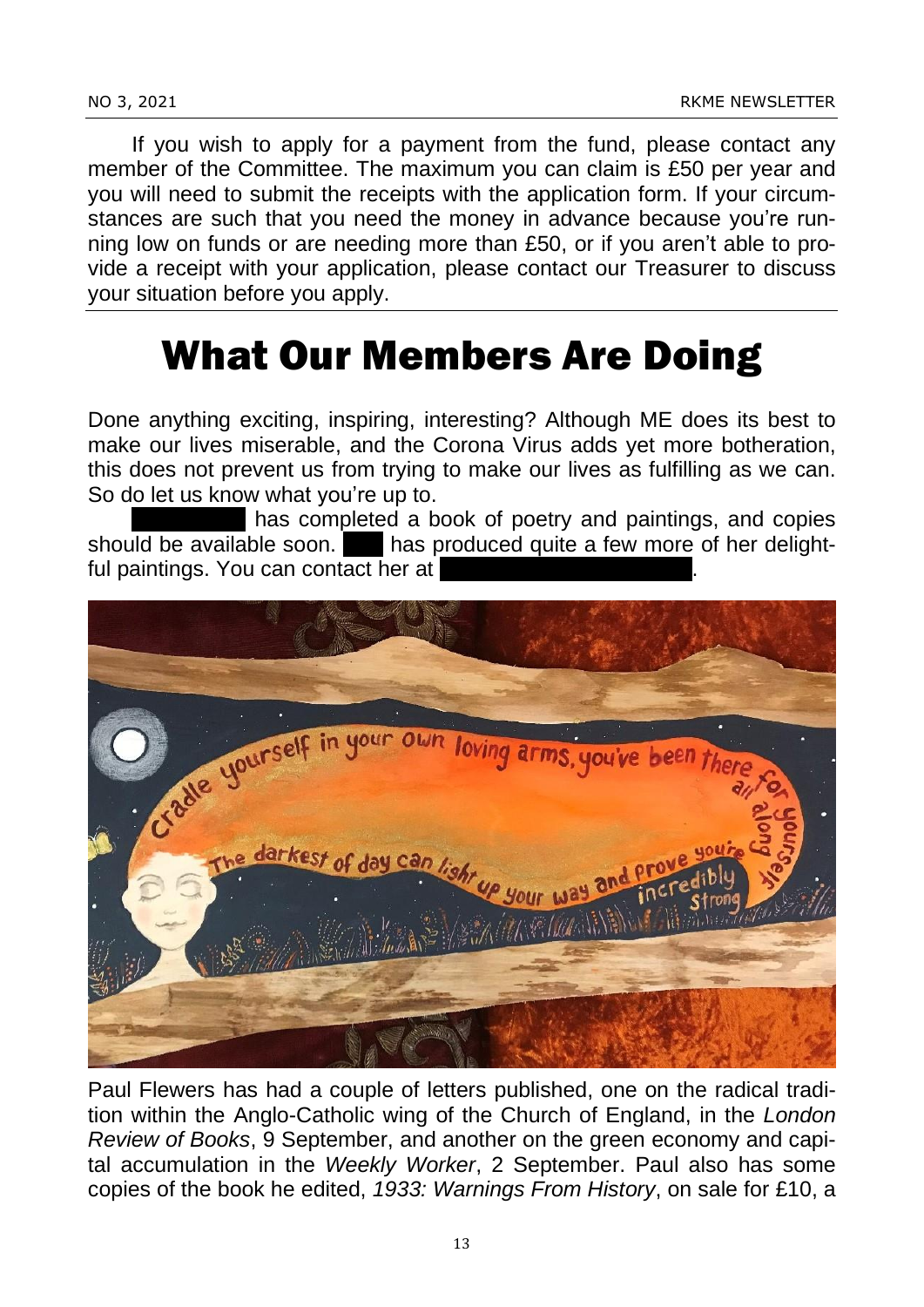fair bit cheaper than in the shops. If you'd like a copy of these eye-witness accounts of the final years of the Weimar Republic in Germany, e-mail him at trusscott.foundation@blueyonder.co.uk.

## Benefit Queries

If you have questions in respect of your benefits that need answering, please send them by e-mail to Fernando at Fernando at fermion at fermion at fermion at fermion at fermion at  $\frac{1}{2}$  at fermion at  $\frac{1}{2}$  at  $\frac{1}{2}$  at  $\frac{1}{2}$  at  $\frac{1}{2}$  at  $\frac{1}{2}$  at  $\frac{1}{2}$  at  $\frac{1}{2}$  at  $\frac{1$ and they will be forwarded to Ken Butler, the expert on benefits at Disability Rights UK, who will attempt to answer them.

# The Disability Law Service

The Disability Law Service (DLS) provides free advice via information factsheets, training courses, and telephone and written advice. Within its current funding it is able to provide telephone advice in areas of welfare benefits, housing, community care and employment and discrimination law. The DLS does not provide tribunal representation in court (although this could be possible for housing benefit). The DLS is based at the Human Rights and Social Justice Centre at the Foundry, 17 Oval Way, London SE11 5RR (near the Oval). The benefit advisor at the DLS is Richard Conway. To contact him, call 020 7791 9800, and then use option 5; leave a message and he will call you back. On-line advice can be obtained via its website: https://dls.org.uk/freeadvice/online-advice/.

# WhatsApp Group for All Ages

We currently have a WhatsApp group for young adults with ME. However, we have received e-mails from members of different ages who would like to interact via this smartphone application. If you would like to be included in this group, please contact Jenny Mummership Secretary, at jenny Mummership Secretary, at jenny at jenny mummership Secretary, at jenny mummership Secretary, at jenny mummership Secretary, at jenny mummership Secretary, at jenny mumford14@hotmail.co.uk.

# Listening Line

The Group Committee is happy to announce that we have a new volunteer, , to assist with the Listening Line. This is a support service provided by the Group to help you with the emotional burden implicit in life with ME.  $\blacksquare$  is a friendly person with previous experiences of helping peo-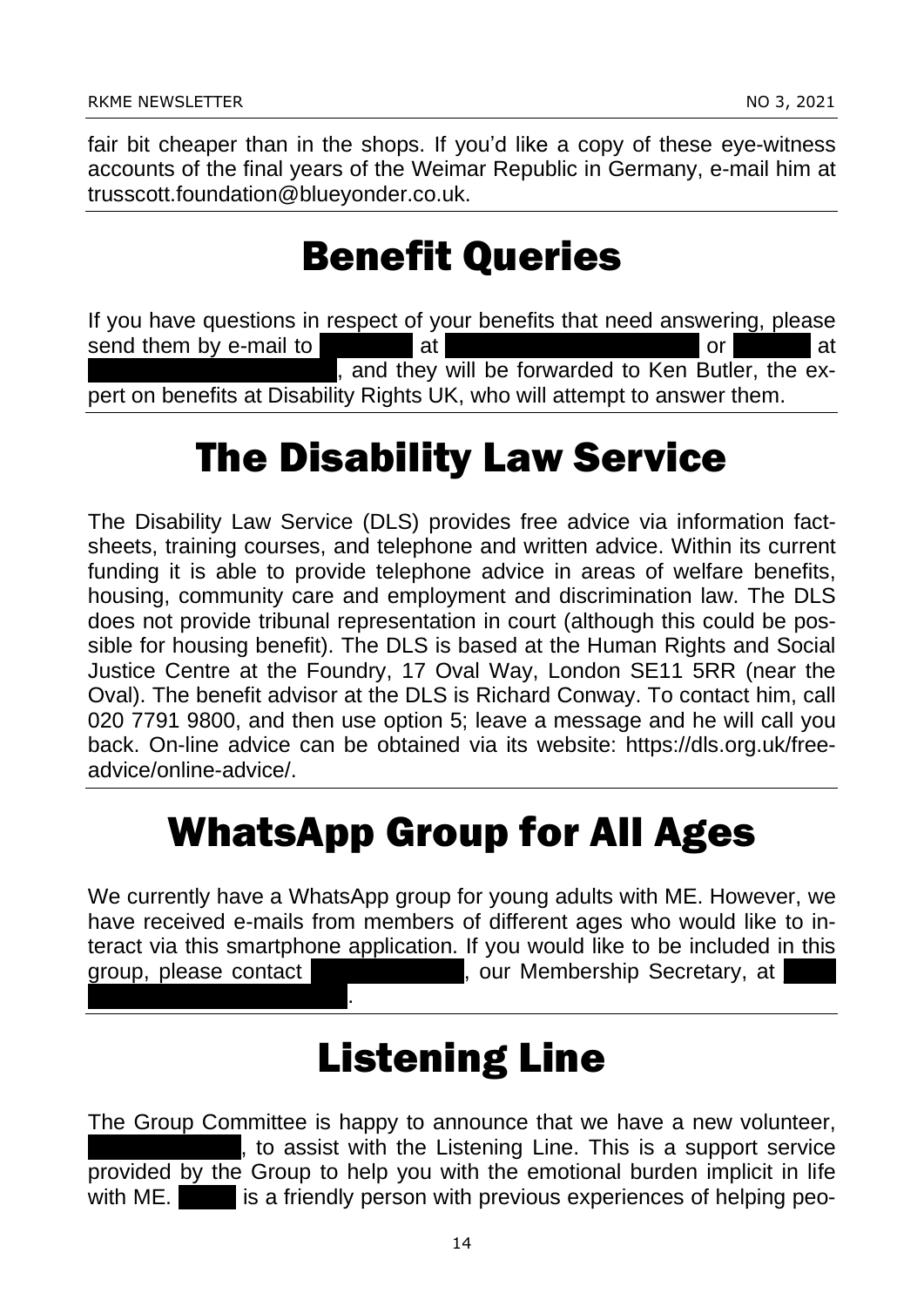ple as a nurse. She has empathic ears and will be there to listen to you when you're feeling down or isolated and needing to talk to someone. Please bear in mind that she is not running a helpline which can tell you how to deal with benefit applications, emergencies or anything critical.

Like the rest of us,  $\blacksquare$  is dealing with the challenges of having ME and therefore she might not be immediately available when you call her, but she will call you back as soon as she can. You only need to dial or send a text to our answerphone number **1998** 8603, leave your name and a phone number and she will call you when she is available. Please be aware that she will not be able to answer your call after 8:00pm as she needs to rest. We hope this service can be of good value to you.

## Library Suggestions

If there are any ME-related video, audio, pamphlet or book resources that you think the Group Library should hold, please e-mail your suggestions to Lauracousins7@gmail.com.com.com.com.com.com.com

# Helplines

The Action for ME's Welfare Advice and Support Service provides free confidential advice over the phone on welfare benefits, disability discrimination and employment issues to people affected by ME. It is open on Monday to Friday from 10.00am to 4.00pm. Call 0117 927 9551 or e-mail welfare @actionforme.org.uk.

The ME Association runs ME Connect. It provides support for people with ME and those who live with or care for them. It is open every day of the year between these times: 10.00am to 12.00 noon, 2.00pm to 4.00pm, 7.00pm to 9.00pm. The telephone number is 0844 576 5326. There is an email contact at meconnect@meassociation.org.uk.

| <b>Many Thanks!</b>                                                                                                                                                                                                                                                                 |  |  |  |
|-------------------------------------------------------------------------------------------------------------------------------------------------------------------------------------------------------------------------------------------------------------------------------------|--|--|--|
| The Group Committee extends its thanks to<br>  and  <br>for all their hard work in managing the Group's Twitter account and<br>has taken over the Listen-<br>the Listening Line respectively.<br>is managing the Twitter account until we<br>ing Line, and<br>find a new volunteer. |  |  |  |